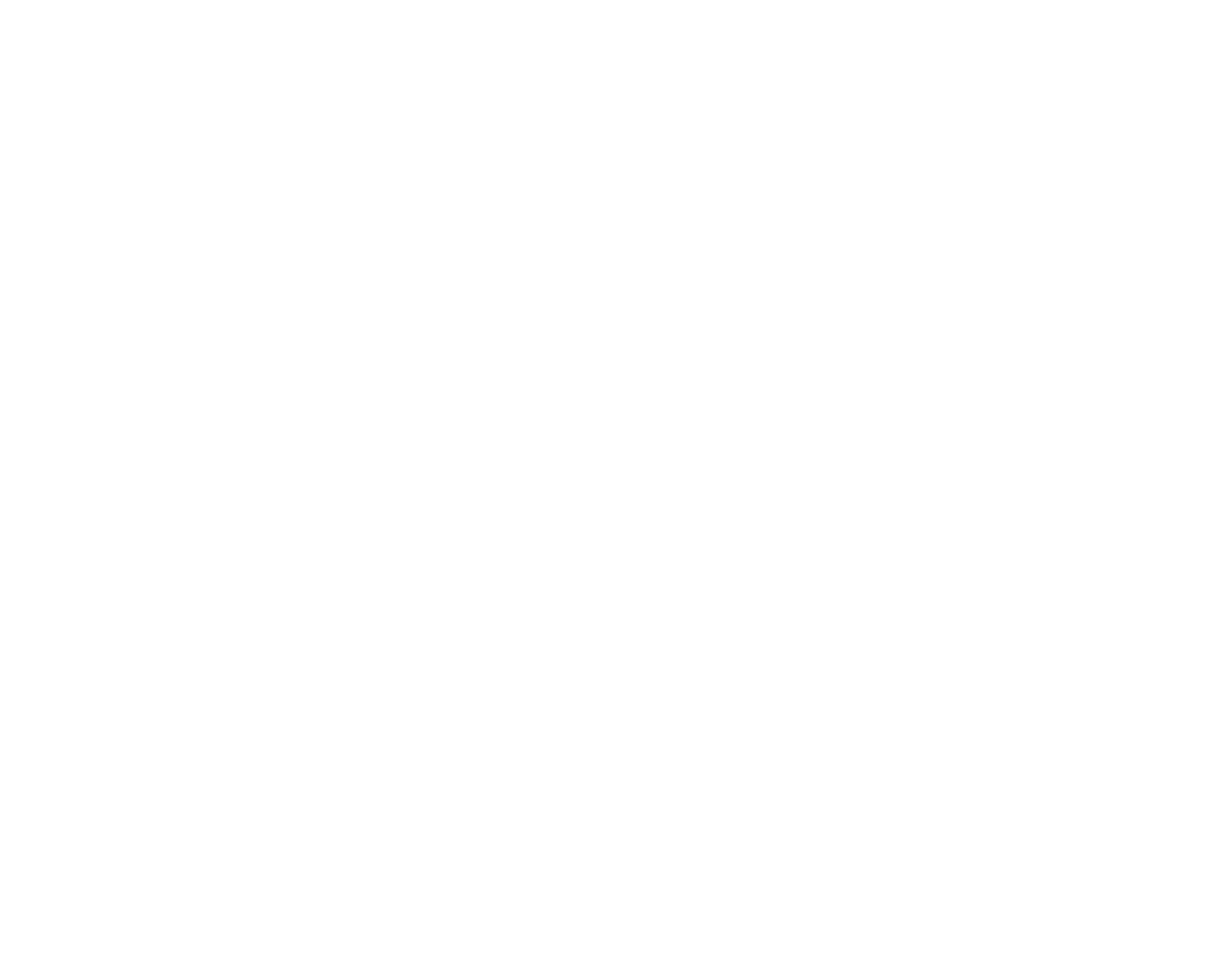|                                                         |                                 |     |     |     |                                                                        |     |                          |          |        |                          | <b>Two</b>               |      |            |                |         |                              |             |                          |                          |                                                                                                  |               |  |
|---------------------------------------------------------|---------------------------------|-----|-----|-----|------------------------------------------------------------------------|-----|--------------------------|----------|--------|--------------------------|--------------------------|------|------------|----------------|---------|------------------------------|-------------|--------------------------|--------------------------|--------------------------------------------------------------------------------------------------|---------------|--|
|                                                         |                                 |     |     |     |                                                                        |     |                          |          |        |                          | or                       |      | <b>Non</b> |                |         |                              |             |                          |                          |                                                                                                  |               |  |
|                                                         |                                 |     |     |     | <b>African</b><br><b>State District Campus American Hispanic White</b> |     |                          | American |        | <b>Pacific More</b>      |                          | Econ | Econ       |                |         |                              |             |                          |                          | Indian Asian Islander Races Disady Disady CWD CWOD EL Male Female Migrant Homeless Care Military | <b>Foster</b> |  |
| Science                                                 | All Students 12%                |     | 7%  | 11% | 6%                                                                     | 11% | 14%                      |          |        | $\overline{\phantom{a}}$ | $\ast$                   | 10%  |            | 15% 15%        |         | 11% 10%                      | 8%          | 17%                      |                          |                                                                                                  |               |  |
|                                                         | <b>CWD</b>                      | 6%  | 4%  | 15% | 0%                                                                     | 29% | $\ast$                   |          |        |                          | $\blacksquare$           | 18%  |            | * 15%          |         | $\left\vert \ast\right\vert$ | 8%          | $\ast$                   |                          |                                                                                                  |               |  |
|                                                         | <b>CWOD</b>                     | 13% | 7%  | 11% | 7%                                                                     | 9%  | 17%                      |          | $\ast$ | $\overline{\phantom{a}}$ | $\ast$                   | 9%   | 16%        |                | 11%     | 8%                           | 7%          | 15%                      |                          | $\ast$                                                                                           |               |  |
|                                                         | EL                              | 4%  | 5%  | 10% | $\overline{\phantom{a}}$                                               | 11% |                          |          | $\ast$ | $\overline{a}$           | $\overline{a}$           | 13%  | 0%         | $\ast$         |         | 8% 10%                       | 5%          | 20%                      |                          |                                                                                                  |               |  |
|                                                         | Male                            | 14% | 8%  | 8%  | 4%                                                                     | 8%  | $\ast$                   |          | $\ast$ | $\blacksquare$           | $\ast$                   | 6%   | 11%        | 8%             | 7%      | 5%                           | 8%          |                          |                          |                                                                                                  |               |  |
|                                                         | Female                          | 10% | 6%  | 17% | 11%                                                                    | 16% | 20%                      |          | $\ast$ |                          | $\ast$                   | 15%  | 20%        | $\ast$         | 15% 20% |                              |             | 17%                      |                          | $\ast$                                                                                           |               |  |
| <b>STAAR Percent at Approaches Grade Level or Above</b> |                                 |     |     |     |                                                                        |     |                          |          |        |                          |                          |      |            |                |         |                              |             |                          |                          |                                                                                                  |               |  |
| <b>All Grades</b>                                       |                                 |     |     |     |                                                                        |     |                          |          |        |                          |                          |      |            |                |         |                              |             |                          |                          |                                                                                                  |               |  |
| All Subjects                                            | All Students 67%                |     | 63% | 59% | 52%                                                                    | 58% | 72%                      | $\ast$   | 83%    |                          | $-100%$                  | 56%  |            | 66% 37%        |         |                              | 61% 57% 57% | 61%                      |                          | 80%                                                                                              |               |  |
|                                                         | <b>CWD</b>                      | 38% | 31% | 37% | 21%                                                                    | 43% | 38%                      |          | $\ast$ |                          | $\overline{\phantom{a}}$ | 38%  |            | 36% 37%        |         |                              | $-46\%$ 31% | 67%                      |                          |                                                                                                  |               |  |
|                                                         | <b>CWOD</b>                     | 71% | 66% | 61% | 56%                                                                    | 60% | 87%                      | $\ast$   | 90%    |                          | $-100%$                  | 59%  | 68%        | $\overline{a}$ |         |                              | 61% 58% 62% | 60%                      | $\overline{\phantom{a}}$ | 80%                                                                                              |               |  |
|                                                         | EL                              | 47% | 54% | 57% | $\overline{\phantom{a}}$                                               | 55% | $\overline{\phantom{a}}$ |          | 88%    | $\blacksquare$           | $\overline{\phantom{a}}$ | 57%  |            | 57% 46%        |         |                              | 58% 57% 59% | 54%                      |                          |                                                                                                  |               |  |
|                                                         | Male                            | 65% | 60% | 57% | 50%                                                                    | 59% | 50%                      | $\ast$   | 80%    | $\overline{\phantom{a}}$ | $\ast$                   | 55%  |            | 63% 31%        |         |                              | 62% 59% 57% | $\overline{a}$           |                          |                                                                                                  |               |  |
|                                                         | Female                          | 69% | 65% | 61% | 55%                                                                    | 58% | 91%                      |          | 86%    |                          | $-100%$                  | 57%  |            | 70% 67%        |         | 60% 54%                      |             | 61%                      |                          | 80%                                                                                              |               |  |
| Reading                                                 | All Students                    | 68% | 62% | 62% | 54%                                                                    | 63% | 72%                      | $\ast$   | 80%    | $\overline{\phantom{a}}$ | ∗                        | 61%  |            | 66% 34%        |         |                              | 66% 58% 57% | 68%                      |                          |                                                                                                  |               |  |
|                                                         | <b>CWD</b>                      | 35% | 26% | 34% | 29%                                                                    | 33% | 50%                      |          | $\ast$ |                          | $\sim$                   | 34%  |            | 33% 34%        |         |                              | $-30\%$ 29% | 57%                      |                          |                                                                                                  |               |  |
|                                                         | <b>CWOD</b>                     | 72% | 66% | 66% | 57%                                                                    | 66% | 83%                      |          | $\ast$ | $\overline{\phantom{a}}$ | $\ast$                   | 65%  | 68%        |                |         |                              | 66% 62% 63% | 68%                      |                          | $\ast$                                                                                           |               |  |
|                                                         | EL                              | 46% | 51% | 58% | $\overline{\phantom{a}}$                                               | 58% | $\blacksquare$           |          | $\ast$ |                          | $\blacksquare$           | 61%  |            | 44% 30%        |         |                              | 62% 58% 55% | 61%                      |                          |                                                                                                  |               |  |
|                                                         | Male                            | 63% | 57% | 57% | 48%                                                                    | 59% | 56%                      | $\ast$   | *      | $\sim$                   | $\ast$                   | 55%  | 63%        | 29%            |         |                              | 63% 55% 57% | $\overline{\phantom{a}}$ |                          |                                                                                                  |               |  |
|                                                         | Female                          | 72% | 68% | 68% | 64%                                                                    | 67% | 89%                      |          | $\ast$ | $\overline{a}$           | $\ast$                   | 68%  |            | 69% 57%        |         | 68% 61%                      |             | 68%                      |                          | $\ast$                                                                                           |               |  |
|                                                         | Mathematics All Students        | 65% | 62% | 55% | 50%                                                                    | 54% | 67%                      | $\ast$   | 80%    | $\overline{\phantom{a}}$ | $\ast$                   | 51%  |            | 63% 46%        |         |                              | 56% 55% 57% | 52%                      |                          | $\ast$                                                                                           |               |  |
|                                                         | <b>CWD</b>                      | 39% | 34% | 46% | 29%                                                                    | 52% | 33%                      |          | $\ast$ | $\sim$                   | $\sim$                   | 45%  |            | 50% 46%        |         |                              | $-60\%$ 39% | 71%                      |                          |                                                                                                  |               |  |
|                                                         | <b>CWOD</b>                     | 68% | 66% | 56% | 52%                                                                    | 54% | 83%                      | $\ast$   | $\ast$ |                          | $\ast$                   | 52%  | 64%        |                |         |                              | 56% 54% 61% | 51%                      |                          | $\ast$                                                                                           |               |  |
|                                                         | EL.                             | 49% | 59% | 55% | $\overline{a}$                                                         | 53% | $\overline{\phantom{a}}$ |          | $\ast$ | $\blacksquare$           | $\blacksquare$           | 53%  |            | 63% 60%        |         |                              | 54% 55% 61% | 48%                      |                          |                                                                                                  |               |  |
|                                                         | Male                            | 65% | 63% | 57% | 52%                                                                    | 59% | 44%                      | $\ast$   | $\ast$ | $\sim$                   | $\ast$                   | 55%  | 63%        | 39%            |         |                              | 61% 61% 57% | $\overline{\phantom{a}}$ |                          |                                                                                                  |               |  |
|                                                         | Female                          | 65% | 62% | 52% | 46%                                                                    | 48% | 89%                      |          | $\ast$ | $\blacksquare$           | $\ast$                   | 48%  | 64%        | 71%            |         | 51% 48%                      |             | 52%                      |                          |                                                                                                  |               |  |
| Science                                                 | All Students                    | 70% | 65% | 59% | 50%                                                                    | 58% | 86%                      |          | $\ast$ | $\overline{a}$           | $\ast$                   | 53%  |            | 73% 23%        |         |                              | 63% 59% 55% | 65%                      |                          | $\ast$                                                                                           |               |  |
|                                                         | <b>CWD</b>                      | 42% | 37% | 23% | 0%                                                                     | 43% | $\ast$                   |          |        | $\overline{\phantom{a}}$ | $\overline{\phantom{a}}$ | 27%  | $\ast$     | 23%            |         |                              | $*17%$      | $\ast$                   |                          |                                                                                                  |               |  |
|                                                         | <b>CWOD</b>                     | 74% | 68% | 63% | 59%                                                                    |     | 59% 100%                 |          | $\ast$ | $\sim$                   | $\ast$                   | 57%  | 77%        | $\sim$         |         |                              | 63% 60% 63% | 64%                      |                          | $\ast$                                                                                           |               |  |
|                                                         | EL                              | 47% | 53% | 59% | $\overline{\phantom{a}}$                                               | 56% |                          |          | $\ast$ |                          | $\overline{\phantom{a}}$ | 54%  | 80%        | $\ast$         |         |                              | 60% 59% 63% | 50%                      |                          |                                                                                                  |               |  |
|                                                         | Male                            | 70% | 66% | 55% | 48%                                                                    | 56% | $\ast$                   |          | $\ast$ | $\overline{\phantom{a}}$ | $\ast$                   | 52%  |            | 61% 17%        |         |                              | 63% 63% 55% | $\overline{\phantom{a}}$ | $\overline{\phantom{a}}$ |                                                                                                  |               |  |
|                                                         | Female                          | 71% | 65% | 65% | 56%                                                                    |     | 59% 100%                 |          | $\ast$ |                          | $\ast$                   | 55%  | 87%        | $\ast$         |         | 64% 50%                      |             | 65%                      |                          | $\ast$                                                                                           |               |  |
| <b>STAAR Percent at Meets Grade Level or Above</b>      |                                 |     |     |     |                                                                        |     |                          |          |        |                          |                          |      |            |                |         |                              |             |                          |                          |                                                                                                  |               |  |
| <b>All Grades</b>                                       |                                 |     |     |     |                                                                        |     |                          |          |        |                          |                          |      |            |                |         |                              |             |                          |                          |                                                                                                  |               |  |
|                                                         | All Subjects   All Students 41% |     | 34% | 31% | 29%                                                                    | 28% | 53%                      | $\ast$   | 50%    | $\overline{a}$           | 75%                      | 26%  |            | 45% 30%        |         |                              | 31% 24% 30% | 32%                      | $\overline{a}$           | 40%                                                                                              |               |  |
|                                                         | <b>CWD</b>                      | 21% | 16% | 30% | 21%                                                                    | 33% | 31%                      |          | $\ast$ | $\overline{a}$           | $\sim$                   | 29%  |            | 36% 30%        |         |                              | $-33\%$ 22% | 67%                      |                          |                                                                                                  |               |  |
|                                                         | <b>CWOD</b>                     | 44% | 36% | 31% | 30%                                                                    | 28% | 63%                      |          | 50%    | $\overline{\phantom{0}}$ | 75%                      | 25%  | 45%        |                |         |                              | 31% 23% 32% | 30%                      |                          | 40%                                                                                              |               |  |
|                                                         | EL.                             | 20% | 25% | 24% | $\overline{\phantom{a}}$                                               | 23% | $\overline{\phantom{a}}$ |          | 50%    | $\sim$                   | $\overline{\phantom{a}}$ | 26%  |            | 16% 33%        |         |                              | 23% 24% 24% | 23%                      |                          |                                                                                                  |               |  |
|                                                         | Male                            | 40% | 33% | 30% | 27%                                                                    | 29% | 35%                      | *        | 60%    |                          | $\ast$                   | 26%  |            | 41% 22%        |         |                              | 32% 24% 30% |                          |                          |                                                                                                  |               |  |
|                                                         | Female                          | 42% | 35% | 32% | 32%                                                                    | 27% | 70%                      |          | 43%    | $\overline{a}$           | 60%                      | 26%  |            | 48% 67%        |         | 30% 23%                      |             | 32%                      |                          | 40%                                                                                              |               |  |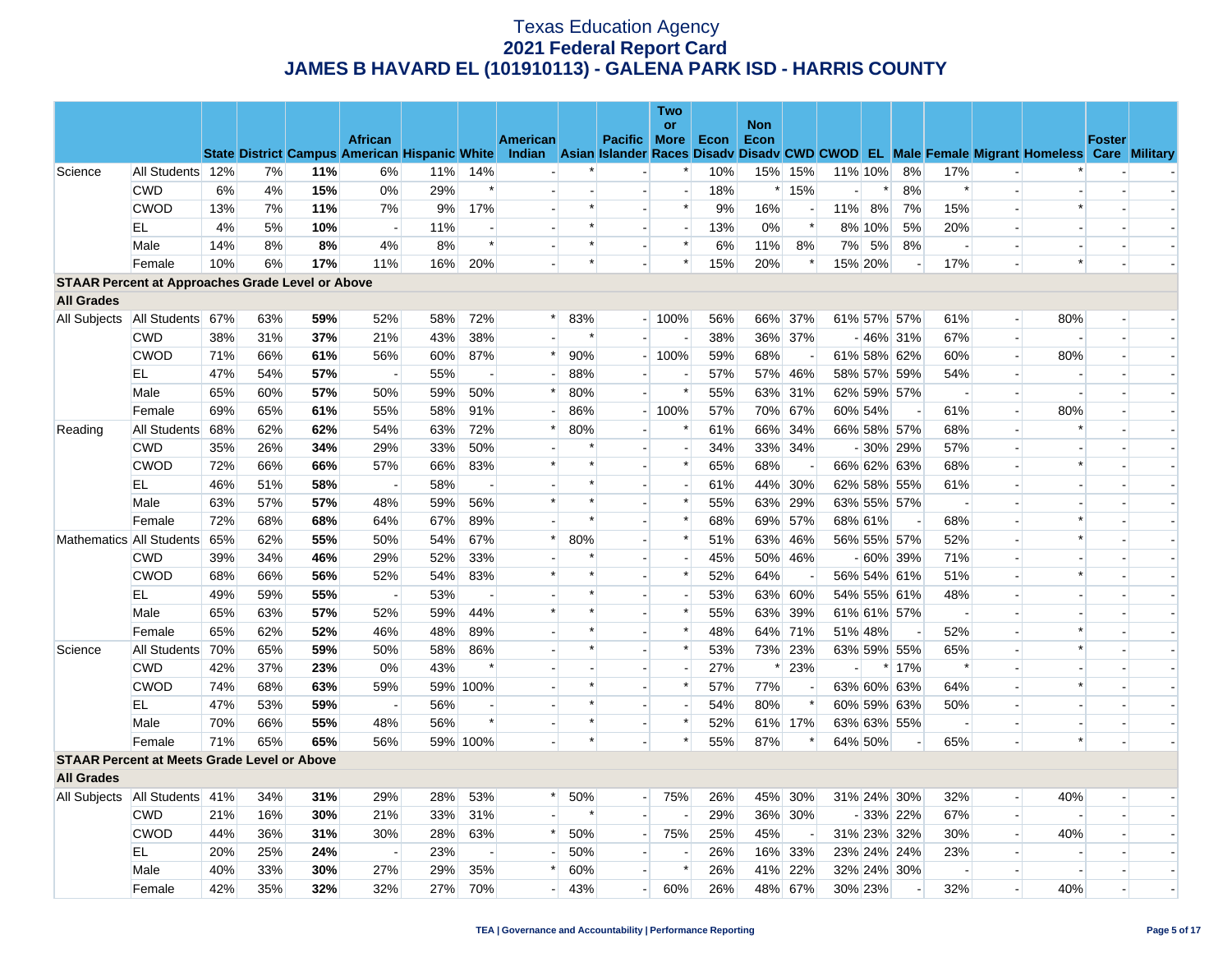|                   |                                             |     |     |     |                                                      |     |                          |                          |        |                | Two                      |      |                    |         |     |         |                          |                          |                          |                                                                                           |               |  |
|-------------------|---------------------------------------------|-----|-----|-----|------------------------------------------------------|-----|--------------------------|--------------------------|--------|----------------|--------------------------|------|--------------------|---------|-----|---------|--------------------------|--------------------------|--------------------------|-------------------------------------------------------------------------------------------|---------------|--|
|                   |                                             |     |     |     | <b>African</b>                                       |     |                          | <b>American</b>          |        | Pacific More   | <b>or</b>                | Econ | <b>Non</b><br>Econ |         |     |         |                          |                          |                          |                                                                                           | <b>Foster</b> |  |
|                   |                                             |     |     |     | <b>State District Campus American Hispanic White</b> |     |                          | <b>Indian</b>            |        |                |                          |      |                    |         |     |         |                          |                          |                          | Asian Islander Races Disady Disady CWD CWOD EL Male Female Migrant Homeless Care Military |               |  |
| Reading           | All Students 44%                            |     | 35% | 31% | 33%                                                  | 29% | 50%                      | $\ast$                   | 40%    |                |                          | 26%  |                    | 46% 31% |     |         | 31% 22% 29%              | 33%                      |                          |                                                                                           |               |  |
|                   | <b>CWD</b>                                  | 20% | 15% | 31% | 29%                                                  | 33% | 33%                      |                          | $\ast$ |                |                          | 31%  |                    | 33% 31% |     |         | $-30\%$ 25%              | 57%                      | $\overline{\phantom{a}}$ |                                                                                           |               |  |
|                   | <b>CWOD</b>                                 | 47% | 37% | 31% | 33%                                                  | 28% | 58%                      | *                        | $\ast$ |                | $\ast$                   | 25%  | 47%                |         |     |         | 31% 21% 30%              | 32%                      | $\overline{a}$           | $\ast$                                                                                    |               |  |
|                   | EL                                          | 20% | 23% | 22% |                                                      | 21% | $\overline{\phantom{a}}$ |                          | $\ast$ |                | $\overline{a}$           | 24%  |                    | 13% 30% |     |         | 21% 22% 16%              | 27%                      | $\overline{\phantom{a}}$ |                                                                                           |               |  |
|                   | Male                                        | 40% | 31% | 29% | 31%                                                  | 26% | 33%                      | $\ast$                   | $\ast$ |                | $\ast$                   | 24%  |                    | 44% 25% |     |         | 30% 16% 29%              |                          |                          |                                                                                           |               |  |
|                   | Female                                      | 48% | 39% | 33% | 36%                                                  | 31% | 67%                      |                          | $\ast$ |                | $\ast$                   | 28%  |                    | 49% 57% |     | 32% 27% |                          | 33%                      |                          | $\ast$                                                                                    |               |  |
|                   | Mathematics All Students                    | 37% | 32% | 30% | 29%                                                  | 27% | 50%                      | $\ast$                   | 80%    | $\blacksquare$ | $\ast$                   | 26%  | 44%                | 34%     |     |         | 30% 27% 32%              | 29%                      | $\sim$                   | $\ast$                                                                                    |               |  |
|                   | <b>CWD</b>                                  | 21% | 16% | 34% | 29%                                                  | 33% | 33%                      |                          | $\ast$ |                |                          | 31%  |                    | 50% 34% |     |         | $-40\%$ 25%              | 71%                      |                          |                                                                                           |               |  |
|                   | <b>CWOD</b>                                 | 39% | 34% | 30% | 29%                                                  | 27% | 58%                      | $\ast$                   | $\ast$ |                | $\ast$                   | 25%  | 43%                |         |     |         | 30% 26% 33%              | 27%                      | $\overline{a}$           | $\ast$                                                                                    |               |  |
|                   | EL                                          | 20% | 28% | 27% |                                                      | 25% |                          |                          |        |                |                          | 29%  |                    | 19% 40% |     |         | 26% 27% 34%              | 20%                      |                          |                                                                                           |               |  |
|                   | Male                                        | 37% | 33% | 32% | 26%                                                  | 32% | 33%                      | $\ast$                   | $\ast$ |                | $\ast$                   | 27%  |                    | 44% 25% |     |         | 33% 34% 32%              | $\overline{\phantom{a}}$ |                          |                                                                                           |               |  |
|                   | Female                                      | 36% | 31% | 29% | 32%                                                  | 23% | 67%                      |                          | $\ast$ |                | $\ast$                   | 24%  |                    | 44% 71% |     | 27% 20% | $\blacksquare$           | 29%                      | $\overline{\phantom{a}}$ | $\ast$                                                                                    |               |  |
| Science           | All Students                                | 43% | 35% | 31% | 22%                                                  | 30% | 71%                      |                          | $\ast$ |                | $\ast$                   | 26%  |                    | 42% 15% |     |         | 33% 21% 27%              | 35%                      |                          | $\ast$                                                                                    |               |  |
|                   | <b>CWD</b>                                  | 22% | 19% | 15% | 0%                                                   | 29% | $\ast$                   |                          |        |                |                          | 18%  |                    | $*15%$  |     | $\ast$  | 8%                       | $\ast$                   | $\overline{\phantom{a}}$ |                                                                                           |               |  |
|                   | <b>CWOD</b>                                 | 46% | 36% | 33% | 26%                                                  | 30% | 83%                      |                          | $\ast$ |                | $\ast$                   | 27%  | 45%                |         |     |         | 33% 20% 31%              | 34%                      | $\blacksquare$           | $\ast$                                                                                    |               |  |
|                   | EL                                          | 17% | 21% | 21% |                                                      | 22% |                          |                          | $\ast$ |                |                          | 21%  | 20%                | $\ast$  |     |         | 20% 21% 21%              | 20%                      |                          |                                                                                           |               |  |
|                   | Male                                        | 44% | 36% | 27% | 22%                                                  | 28% | $\ast$                   | $\overline{\phantom{a}}$ | $\ast$ | $\blacksquare$ | $\ast$                   | 27%  | 28%                | 8%      |     |         | 31% 21% 27%              | $\overline{\phantom{a}}$ | $\overline{\phantom{a}}$ |                                                                                           |               |  |
|                   | Female                                      | 42% | 33% | 35% | 22%                                                  | 31% | 80%                      |                          | $\ast$ |                | $\ast$                   | 24%  | 60%                | $\ast$  |     | 34% 20% |                          | 35%                      |                          | $\ast$                                                                                    |               |  |
|                   | <b>STAAR Percent at Masters Grade Level</b> |     |     |     |                                                      |     |                          |                          |        |                |                          |      |                    |         |     |         |                          |                          |                          |                                                                                           |               |  |
| <b>All Grades</b> |                                             |     |     |     |                                                      |     |                          |                          |        |                |                          |      |                    |         |     |         |                          |                          |                          |                                                                                           |               |  |
|                   | All Subjects   All Students                 | 18% | 12% | 15% | 13%                                                  | 14% | 28%                      | $\ast$                   | $0\%$  | $\overline{a}$ | 75%                      | 12%  |                    | 25% 16% | 15% |         | 9% 14%                   | 17%                      | $\overline{\phantom{a}}$ | 20%                                                                                       |               |  |
|                   | <b>CWD</b>                                  | 7%  | 4%  | 16% | 5%                                                   | 18% | 23%                      |                          | $\ast$ |                |                          | 16%  |                    | 14% 16% |     |         | $-13\%$ 10%              | 40%                      | $\overline{a}$           |                                                                                           |               |  |
|                   | <b>CWOD</b>                                 | 19% | 13% | 15% | 14%                                                  | 14% | 30%                      | $\ast$                   | 0%     |                | 75%                      | 11%  | 26%                |         | 15% |         | 9% 15%                   | 16%                      | $\blacksquare$           | 20%                                                                                       |               |  |
|                   | EL.                                         | 7%  | 9%  | 9%  |                                                      | 10% | $\overline{\phantom{a}}$ | $\overline{a}$           | 0%     | $\sim$         | $\overline{\phantom{a}}$ | 10%  |                    | 5% 13%  | 9%  | 9%      | 9%                       | 9%                       | $\overline{a}$           |                                                                                           |               |  |
|                   | Male                                        | 17% | 11% | 14% | 13%                                                  | 14% | 10%                      | $\ast$                   | $0\%$  |                | $\ast$                   | 11%  | 23%                | 10%     | 15% |         | 9% 14%                   | $\overline{\phantom{a}}$ | $\blacksquare$           |                                                                                           |               |  |
|                   | Female                                      | 19% | 13% | 17% | 14%                                                  | 15% | 43%                      |                          | 0%     | $\blacksquare$ | 60%                      | 13%  | 27%                | 40%     | 16% | 9%      |                          | 17%                      | $\overline{\phantom{a}}$ | 20%                                                                                       |               |  |
| Reading           | All Students                                | 18% | 11% | 17% | 16%                                                  | 15% | 39%                      | $\ast$                   | 0%     |                | $\ast$                   | 11%  | 33%                | 17%     | 17% |         | 7% 13%                   | 21%                      | $\blacksquare$           | $\ast$                                                                                    |               |  |
|                   | <b>CWD</b>                                  | 6%  | 3%  | 17% | 0%                                                   | 19% | 33%                      |                          | $\ast$ |                |                          | 17%  |                    | 17% 17% |     |         | $-10\%$ 11%              | 43%                      |                          |                                                                                           |               |  |
|                   | <b>CWOD</b>                                 | 20% | 12% | 17% | 17%                                                  | 15% | 42%                      | $\ast$                   | $\ast$ |                | $\ast$                   | 11%  | 34%                |         | 17% |         | 6% 14%                   | 20%                      | $\overline{\phantom{a}}$ | $\ast$                                                                                    |               |  |
|                   | EL                                          | 7%  | 8%  | 7%  |                                                      | 7%  |                          |                          |        |                |                          | 7%   |                    | 6% 10%  | 6%  | 7%      | 5%                       | 9%                       |                          |                                                                                           |               |  |
|                   | Male                                        | 16% | 9%  | 13% | 14%                                                  | 11% | 22%                      | $\ast$                   | $\ast$ |                | $\ast$                   | 8%   |                    | 26% 11% | 14% |         | 5% 13%                   | $\overline{\phantom{0}}$ |                          |                                                                                           |               |  |
|                   | Female                                      | 21% | 13% | 21% | 18%                                                  | 19% | 56%                      |                          | $\ast$ | $\overline{a}$ | $\ast$                   | 15%  |                    | 41% 43% | 20% | 9%      | $\overline{\phantom{a}}$ | 21%                      | $\overline{\phantom{a}}$ | $\ast$                                                                                    |               |  |
|                   | Mathematics All Students                    | 17% | 13% | 15% | 14%                                                  | 14% | 22%                      | $\ast$                   | 0%     |                | $\ast$                   | 13%  |                    | 21% 14% |     |         | 15% 11% 17%              | 12%                      |                          | $\ast$                                                                                    |               |  |
|                   | <b>CWD</b>                                  | 8%  | 4%  | 14% | 14%                                                  | 14% | 17%                      |                          | $\ast$ |                | $\overline{a}$           | 14%  |                    | 17% 14% |     |         | $-10\%$ 11%              | 29%                      | $\overline{a}$           |                                                                                           |               |  |
|                   | <b>CWOD</b>                                 | 18% | 14% | 15% | 14%                                                  | 14% | 25%                      | *                        | $\ast$ |                | $\ast$                   | 13%  | 21%                |         |     |         | 15% 12% 19%              | 11%                      |                          | $\ast$                                                                                    |               |  |
|                   | EL                                          | 8%  | 12% | 11% |                                                      | 12% |                          |                          | $\ast$ |                |                          | 13%  | 6%                 | 10%     |     |         | 12% 11% 16%              | 7%                       |                          |                                                                                           |               |  |
|                   | Male                                        | 18% | 14% | 17% | 17%                                                  | 18% | 0%                       | $\ast$                   | $\ast$ |                | $\ast$                   | 14%  | 26%                | 11%     |     |         | 19% 16% 17%              | $\overline{\phantom{a}}$ | $\overline{\phantom{a}}$ |                                                                                           |               |  |
|                   | Female                                      | 16% | 13% | 12% | 11%                                                  | 10% | 44%                      |                          | $\ast$ |                | $\ast$                   | 11%  |                    | 15% 29% | 11% | 7%      | $\overline{\phantom{a}}$ | 12%                      |                          | $\ast$                                                                                    |               |  |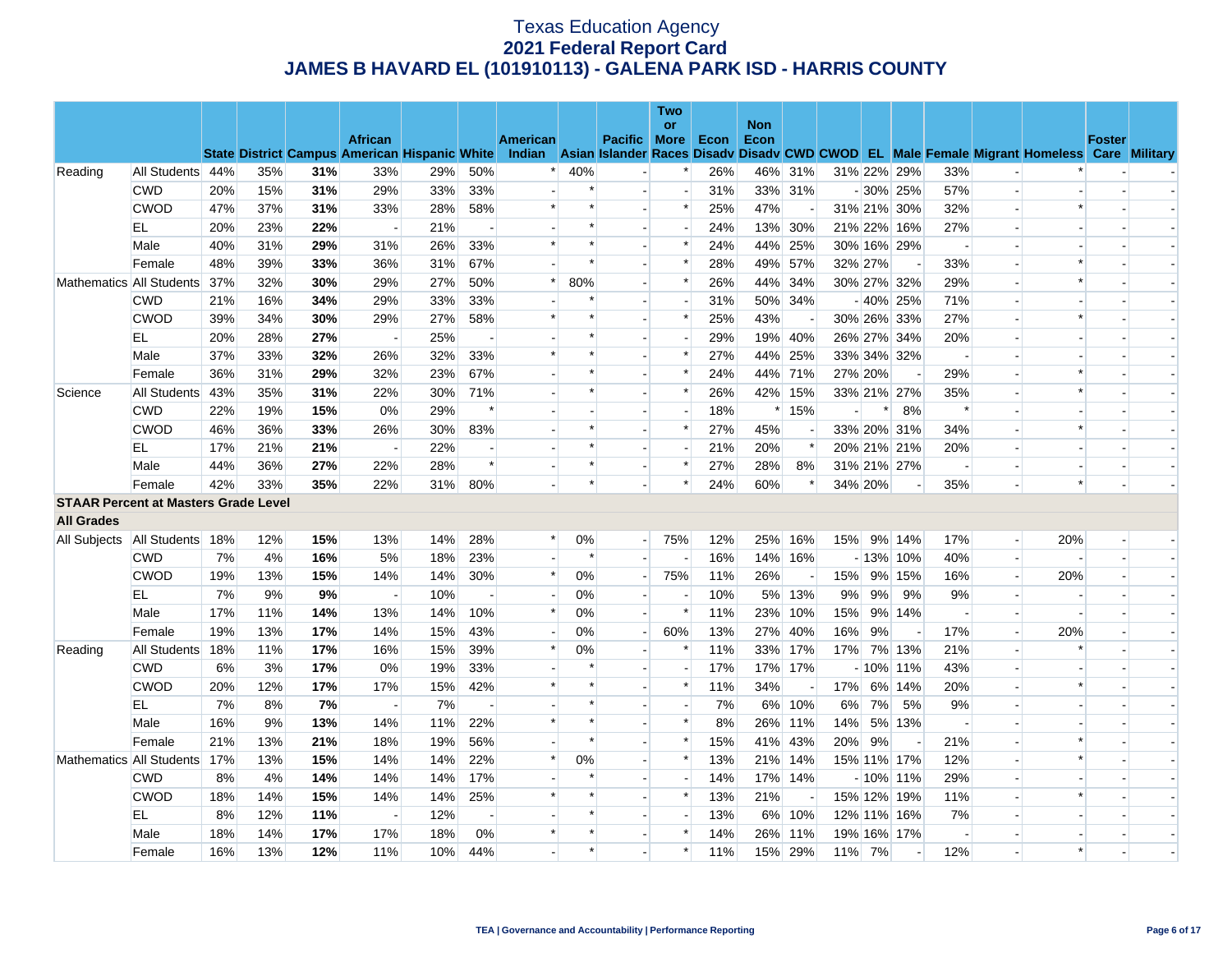|         |              |     |     |     | <b>African</b> |     |     | <b>American</b> | Pacific More | <b>Two</b><br>or | Econ | <b>Non</b><br>Econ |        |     |         |    |     |  | State District Campus American Hispanic White Indian Asian Islander Races Disady Disady CWD CWOD EL Male Female Migrant Homeless Care Military | <b>Foster</b> |  |
|---------|--------------|-----|-----|-----|----------------|-----|-----|-----------------|--------------|------------------|------|--------------------|--------|-----|---------|----|-----|--|------------------------------------------------------------------------------------------------------------------------------------------------|---------------|--|
| Science | All Students | 19% | 12% | 11% | 6%             | 11% | 14% |                 |              |                  | 10%  | 15%                | 15%    |     | 11% 10% | 8% | 17% |  |                                                                                                                                                |               |  |
|         | <b>CWD</b>   | 8%  | 3%  | 15% | 0%             | 29% |     |                 |              |                  | 18%  |                    | $*15%$ |     |         | 8% |     |  |                                                                                                                                                |               |  |
|         | <b>CWOD</b>  | 20% | 13% | 11% | 7%             | 9%  | 17% |                 |              |                  | 9%   | 16%                |        | 11% | 8%      | 7% | 15% |  |                                                                                                                                                |               |  |
|         | EL           | 4%  | 5%  | 10% |                | 11% |     |                 |              |                  | 13%  | 0%                 |        |     | 8% 10%  | 5% | 20% |  |                                                                                                                                                |               |  |
|         | Male         | 20% | 12% | 8%  | 4%             | 8%  |     |                 |              |                  | 6%   | 11%                | 8%     |     | 7% 5%   | 8% |     |  |                                                                                                                                                |               |  |
|         | Female       | 18% | 12% | 17% | 11%            | 16% | 20% |                 |              |                  | 15%  | 20%                |        |     | 15% 20% |    | 17% |  |                                                                                                                                                |               |  |

- Indicates there are no students in the group.

\* Indicates results are masked due to small numbers to protect student confidentiality.

### **Part (iii): Academic Growth and Graduation Rate**

#### **Part (iii)(I): Academic Growth**

This section provides information on students' academic growth for mathematics and reading/ELA for public elementary schools and secondary schools which don't have a graduation rate, for the 2020-21 school year. These results include all students tested, regardless of whether they were in the accountability subset. (CWD: children with disability; CWOD: children without disability; EL: English learner)

 *USDE waived reporting requirements in Section 1111(h)(1)(C)(iii)(I) (other academic indicator results for schools that are not high schools) for the 2020-21 school year.* 

#### **Part (iii)(II): Graduation Rate**

This section provides information on high school graduation rates for the class of 2020.

# **There is no data for this campus.**

### **Part (iv): English Language Proficiency**

This section provides information on the number and percentage of English learners achieving English language proficiency based on the 2021 Texas English Language Proficiency Assessment System (TELPAS) data. (EL: English learner)

| <b>Total</b> | <b>EL in Proficiency</b> | <b>Rate of</b> |
|--------------|--------------------------|----------------|
| <b>Class</b> | of EL                    | Proficiency    |
| 165          | 22                       |                |

- Indicates there are no students in the group.
- \* Indicates results are masked due to small numbers to protect student confidentiality.
- $\diamond$  Indicates data reporting does not meet for Minimum Size.